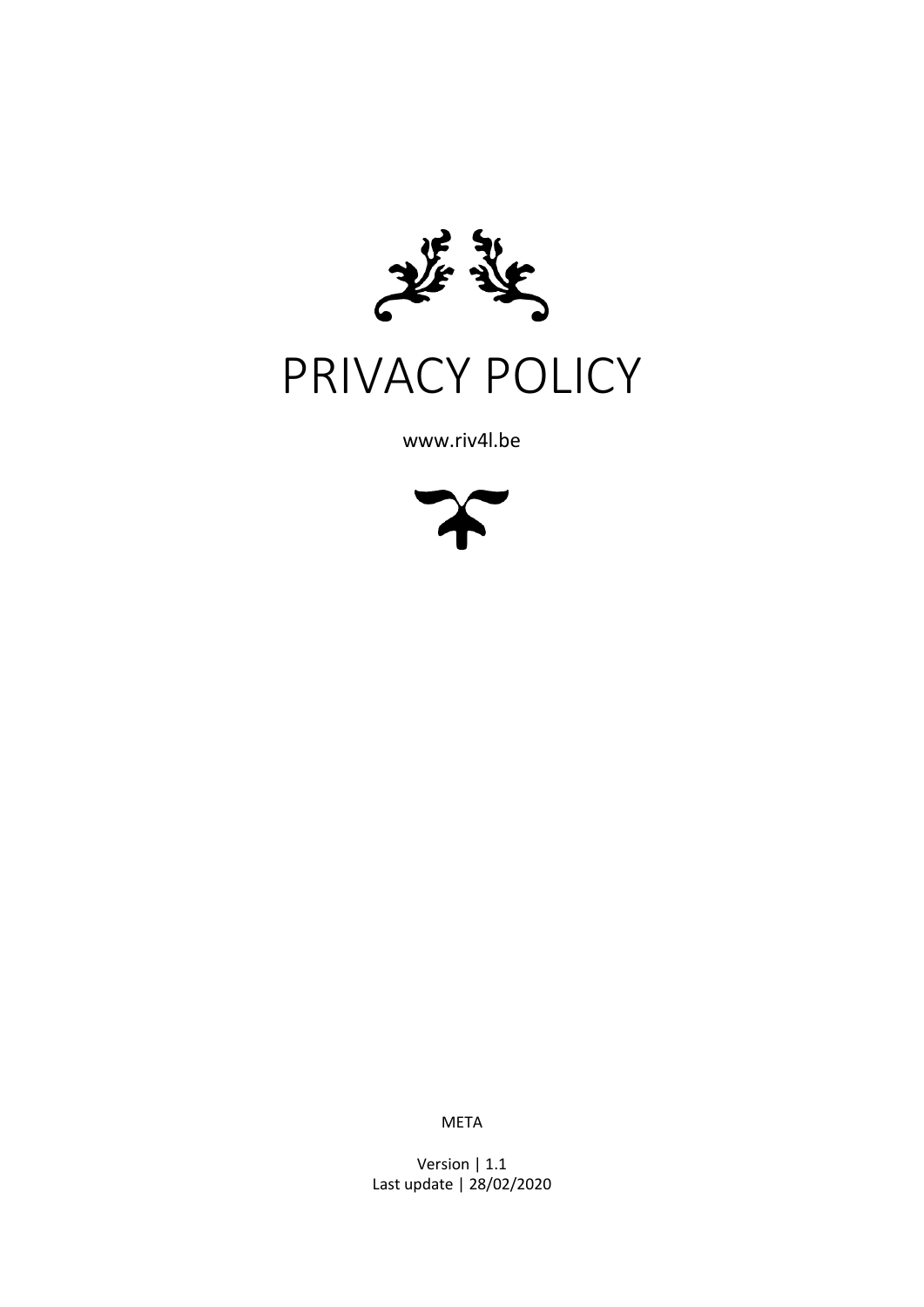# **1. General Information**

# **a) Introduction**

Thank you for your interest in our website, our online services and our events. Protecting visitor/user data and using it only in the way our visitors/users expect from us is our highest priority. Thus, the following policy is designed to inform you about the processing of your personal data and your rights regarding this processing according to the General Data Protection Regulation ("GDPR") and other data protection laws.

We have appropriate measures in place to ensure that the data provided to us is adequately protected. These measures include, but are not limited to encryption, access control, segregation of duties, internal autit etc.

Our privacy policies are reviewed on a regular basis. Should any relevant changes be made, data subjects involved will be notified and will get the opportunity to either accept or decline the new policy.

## **b) Controller**

We, META, located at Harmoniestraat 52, 2300 Turnhout, Belgium, are the Controller according to the GDPR and therefore responsible for the data processing explained herein.

## **c) Privacy Regulator**

You can contact our Privacy Regulator at any time by using the following contact details:

# **1. Company address**

META – Privacy Harmonistraat 52 2300 Turnhout Belgium

**2. E-mail:** [privacy@teammeta.eu](mailto:privacy@teammeta.eu)

# **2. Processing of Personal Data**

Your visit to our website and/or use of our online services will be logged. The IP address currently used by your device, date and time, the browser type and operating system of your device, the pages accessed and other data may be recorded. This data is collected for the purposes of optimizing and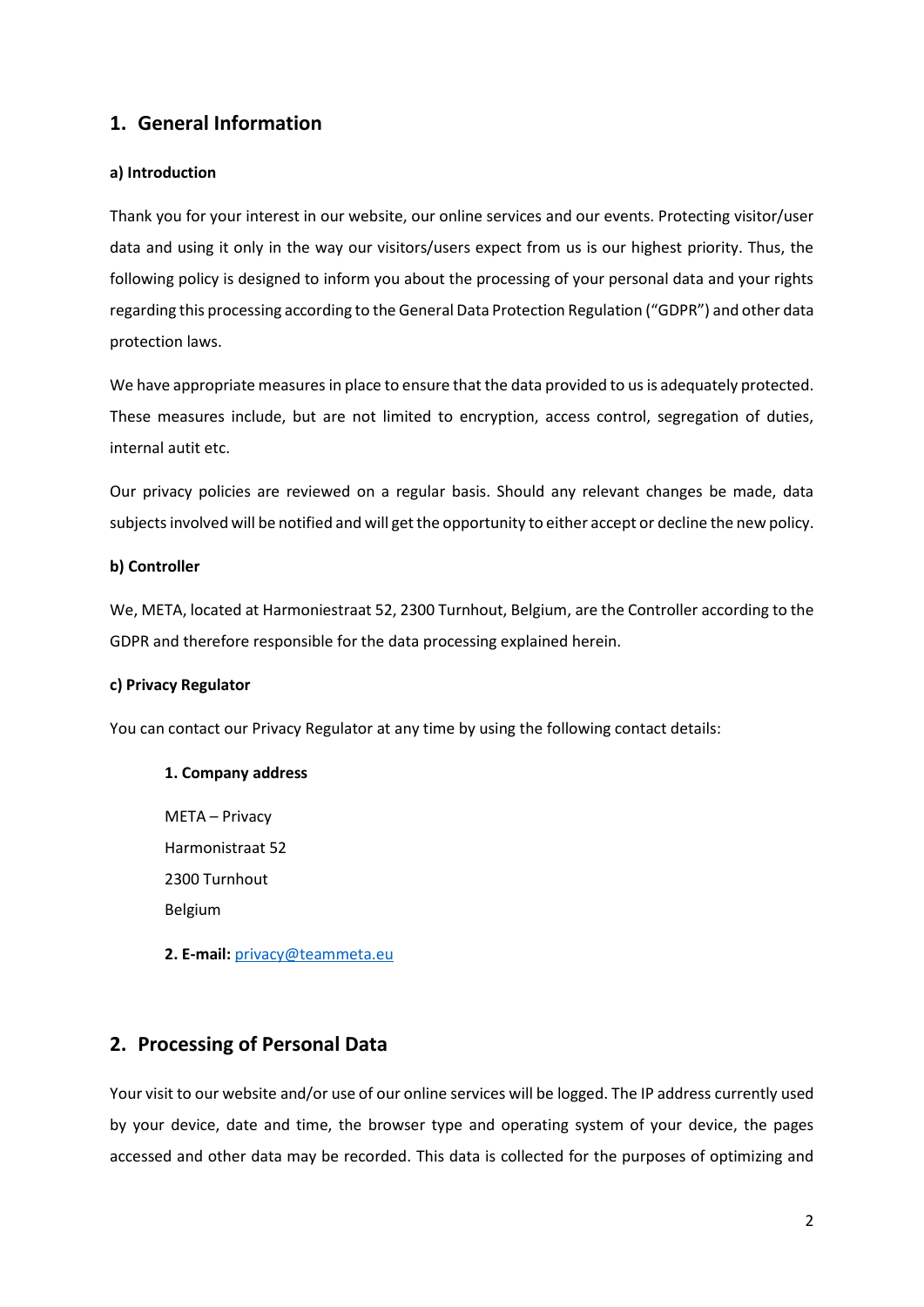improving our website as well as our online services. The processing is legally based on legitimate interest as it is in our legitimate interest to protect our website and to improve the quality of our services. Additionally, your personal data is only stored if you provide it to us on your own account, e.g. as part of a registration or an online application. We have taken appropriate measures to ensure that the data provided to us during the registration is adequately protected. These measures include, but are not limited to, encryption, access control, segregation of duties, internal audit etc.

During the offline events it is possible personal data is being asked and processed for general organizational purposes and providing participants and visitors with the services and safety they require. Personal data for example might be used to exercise support through a Lost & Found procedure should a participant or visitor lose something during the event.

Personal data will be processed in relation to the organization, promotion and general running of the RIV4L platform.

#### **a) Account Registration**

If you wish, you can create a RIV4L account. If you create an account, you can access information and services intended only for registered users. The personal data that you provided in the registration form, such as name and e-mail address, will only be processed for creating and maintaining your account. For some users we require additional information, such as birth date, phone number and more, so they can attend offline events and for promotional purposes. All your personal data will only be stored until you delete your account. If you delete your account, your personal data will be deleted without undue delay except where we are legally obliged by law to further store your data. Please note that you will not be able to use your account anymore, after it has been deleted. If you wish to delete your account, please contact our Privacy Regulator.

#### **b) Newsletter Registration**

When you have created a RIV4L account, it is possible we contact you through newsletters to keep you up to date. The personal data that are collected in the registration form will only be processed for sending newsletters to your e-mail address. Your personal data will be processed until you unsubscribe from the newsletter by clicking the link "unsubscribe" which is provided in each newsletter you receive from us. Please note that you will not receive any newsletters from us anymore after you unsubscribe.

#### **c) Cookies**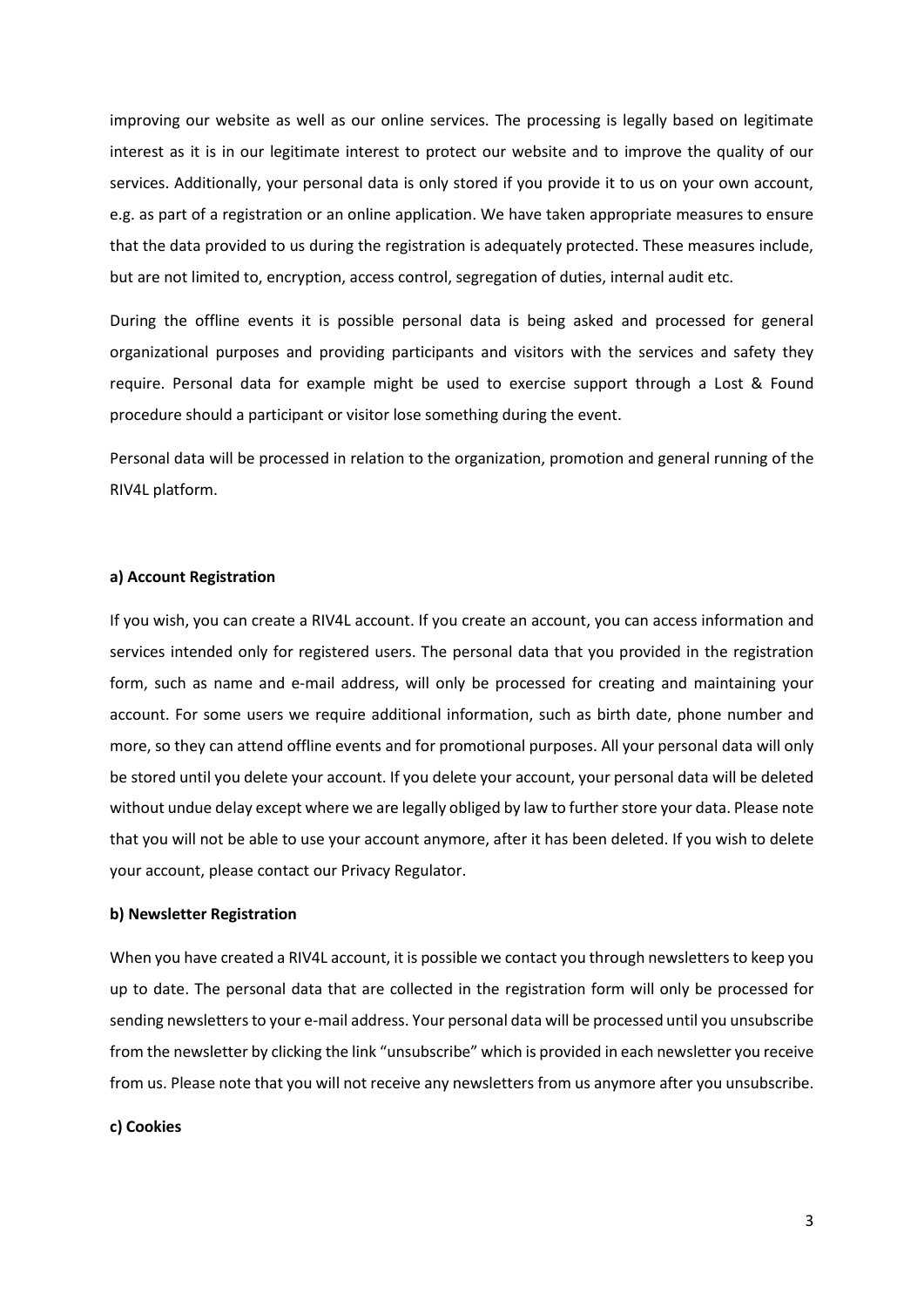To make your visit to our website more pleasant and to enable the use of certain functions, we may use "cookies" on various pages. Cookies are small text files that are stored on your terminal device. Some of the cookies we use are deleted after the end of the browser session. Other cookies remain on your device and enable us or our partner companies to recognize your browser on your next visit. You can set your browser in such a way that you are informed about the setting of cookies separately and decide individually about their acceptance or exclude the acceptance of cookies for certain cases or generally. For more information, see the help function of your Internet browser. If cookies are not accepted, the functionality of our website may be limited.

To find out more about how we use cookies you can access our "[Cookie Policy](https://riv4l.be/cookies)".

# **3. Data Recipients**

We may use third party service providers to process your personal data and help us in providing the services you require from us. These service providers may be located in countries within and outside the European Union (EU) and the European Economic Area (EEA). We ensure that these service providers process personal data in accordance with European data protection legislation to guarantee an adequate data protection level, even if personal data are transferred into a country outside the EEA for which no adequacy decision of the EU Commission exists. Transfers of personal data to other recipients is not performed without written permission of the involved parties, except where we are obliged to do so by law.

For more information about appropriate safeguards for the international data transfer or a copy of them, please contact our Privacy Regulator.

# **4. Retention Period**

Personal data provided to us via our website or by other means will only be stored until the purpose for which they were processed has been fulfilled. Insofar as retention periods under commercial and tax law must be observed, the storage period for certain data can be up to 10 years. However, storage periods may also be amended due to our legitimate interest (e.g. to guarantee data security, to prevent misuse or to prosecute criminal offenders).